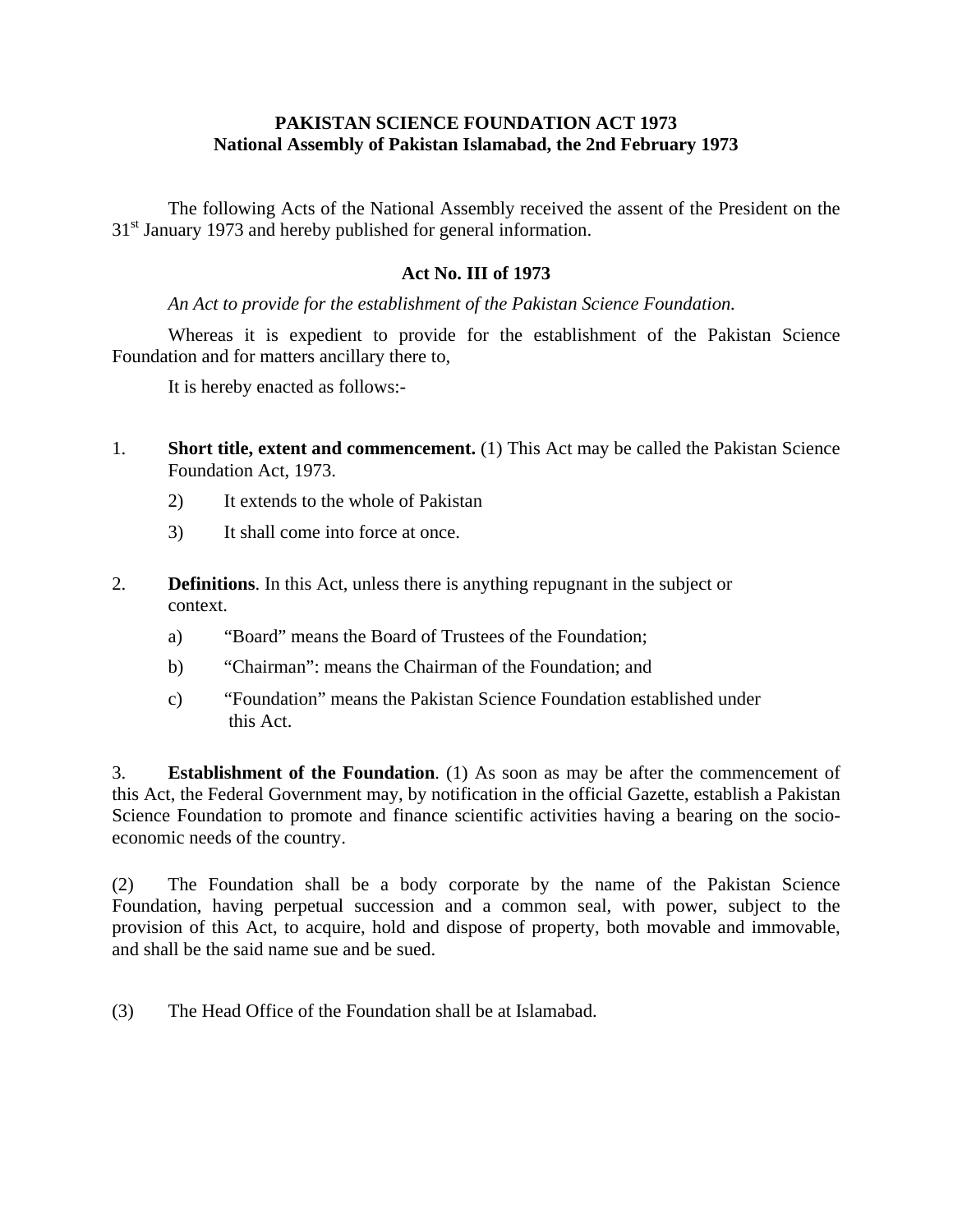#### 4. **Functions of the Foundation: (1)** The Foundation shall function as a financing agency for

- i) The establishment of comprehensive scientific and technological information and dissemination centers;
- ii) The promotion of basic and fundamental research in the universities and other institutions on scientific problems relevant to the socio-economic development of the country;
- iii) The utilization of the results of scientific and technological research including pilot plant studies to prove the technical and economic feasibility of processes found to be promising on a laboratory scale;
- iv) The establishment of science centers, clubs, museums, herbaria and planetaria,
- v) The promotion of scientific societies, associations and academies engaged in spreading the cause of scientific knowledge in general or in the pursuit of a specific scientific discipline or technology in particular;
- vi) The organization of periodical science conferences, symposia and seminars;
- vii) The exchange of visits of scientists and technologists with other countries;
- viii) The grant of awards, prizes and fellowships to individuals engaged in developing processes, products and inventions of consequence to the economy of the country; and
- ix) Special scientific surveys not undertaken by any other organization and collection of scientific statistics related to the scientific effort of the country.
- (2) The Foundation shall also:
	- i) Review the progress of scientific research sponsored by it and evaluate the results of such research;
	- ii) Maintain a National Register of highly qualified and talented scientists of Pakistan including engineers and doctors, in or outside the country and to assist them, in collaboration with the concerned agencies in finding appropriate employment; and
	- iii) Establish liaison with similar bodies in other countries.
- (3) In the performance of its functions, the Foundation shall be guided on questions of policy by the instructions, if any, given to it by the Federal Government which shall be the sole judge as to whether a question is a question of policy.

5. **Board of Trustees.** (1) The general direction, conduct and management of the affairs of the Foundation, including administration of its funds, shall vest in a Board of Trustees consisting of the following members namely;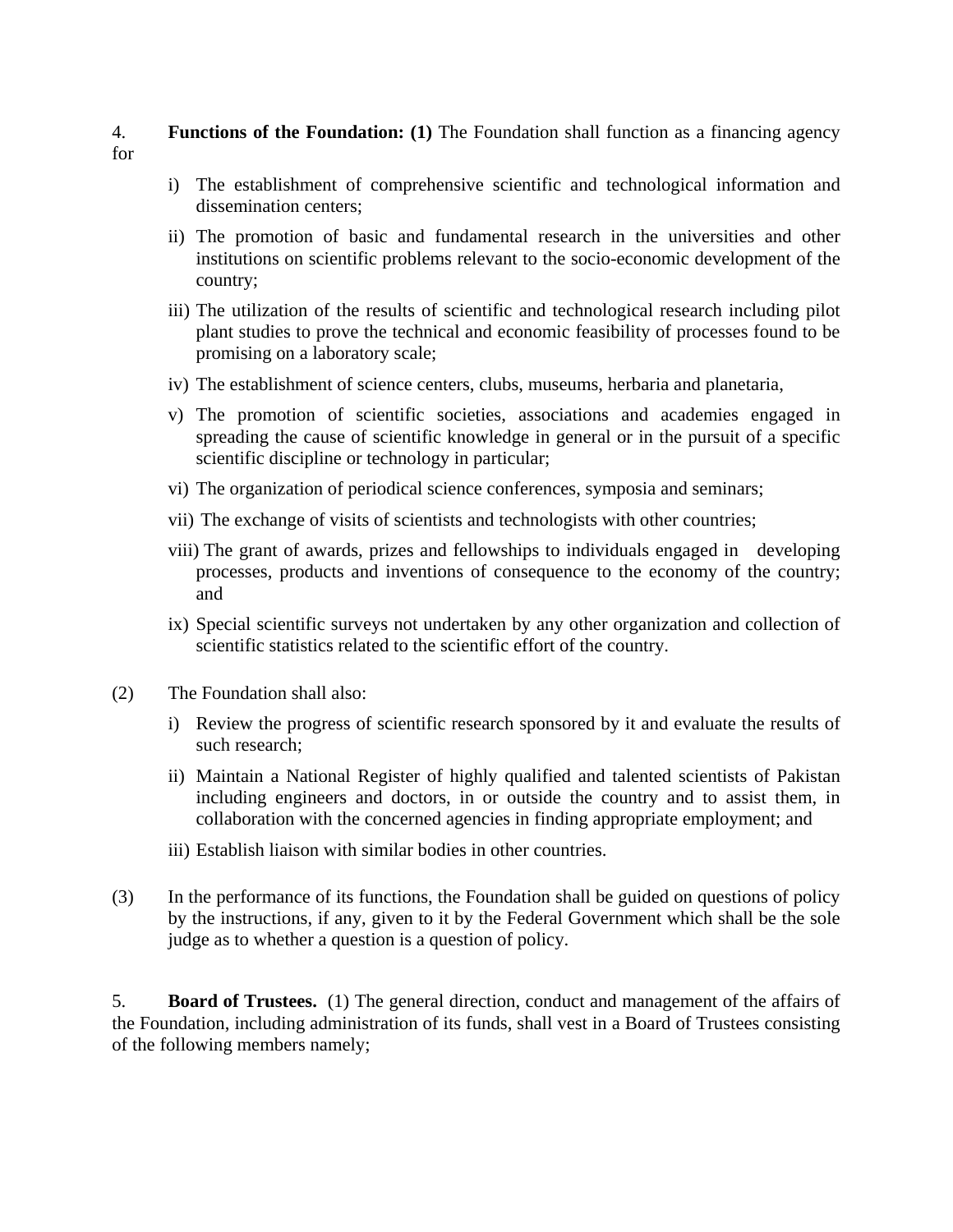## *Whole-time members*

- i) the Chairman;
- ii) one eminent scientist;
- iv) the Director of Finance;

to be appointed by the President;

# *Part-time members*

iv) the Chairman of the National Science Council;

- v) four scientists to be nominated by the National Science Council; and
- vi) eleven eminent scientists to be nominated by the President

(2) The remuneration and other terms and conditions of service of the Chairman and the two other whole-time members of the Board shall be such as may be determined by the President.

6. **Chairman of the Board** (1) The Chairman of the Board shall be the Chairman of the Foundation and shall be appointed from amongst the eminent scientists of the country having experience of research and scientific administration.

(2) The Chairman shall, subject to sub-section (3), hold office for a term not exceeding three years and shall be eligible for re-appointment.

(3) The Presedent may at any time terminate the appointment of the Chairman without notice and without assigning any reason.

7. **Term of Members of the Board**. (1) The members of the Board, other than the exofficio member, shall subject to sub-section (3), hold office for a term not exceeding three years and shall be eligible for re-appointment or re-nomination, as the case may be.

(2) A member, other than an ex-officio member, may at any time resign his office by writing under his hand addressed to the President but shall continue to perform his functions until his resignation has been accepted.

(3) The Presidnednt may at any time terminate the appointment or, as the case may be, nomination of any member of the Board without notice and without assigning any reason.

8. **Meetings of the Board.** (1) The meeting of the Board shall be held at least twice a year and shall be presided over by the Chairman or, in his absence, by its whole-time scientist member.

\_\_\_\_\_\_\_\_\_\_\_\_\_\_\_\_\_\_\_\_\_\_\_\_\_\_\_\_\_\_\_\_\_\_\_\_\_\_\_\_\_\_\_\_\_\_\_\_\_\_\_\_\_\_\_\_\_\_\_\_\_\_\_\_\_\_

<sup>(</sup>As amended vide Ordincace No XIII of 1979, Published in the Gazette of Paksitan Extra, Feb 24, 1979) Part I,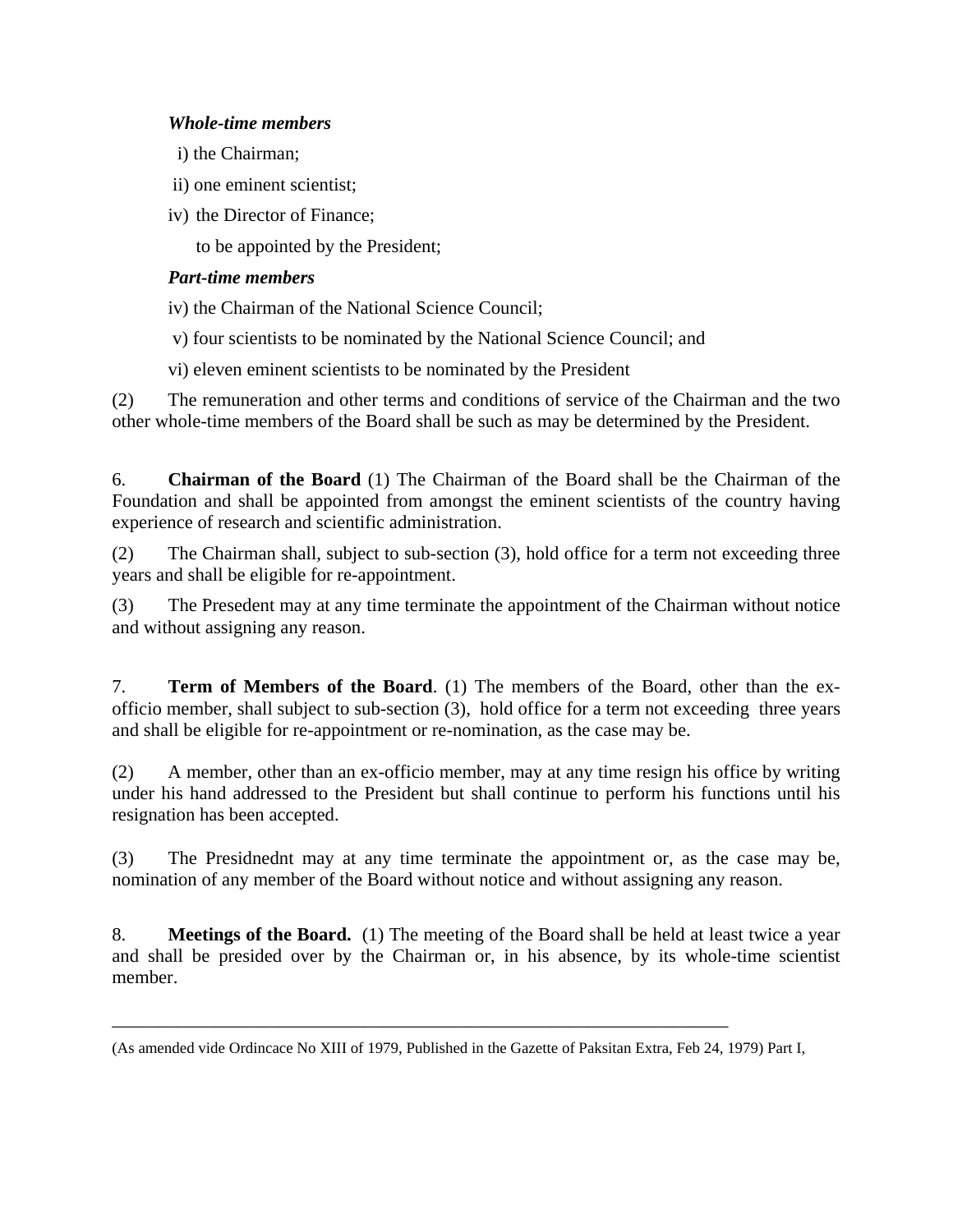(2) All decisions at a meeting of the Board shall be taken by a majority of the votes of the members present and voting.

9. **Quorum at the Meeting of the Board**. To constitute a quorum at a meeting of the Board not less than nine members shall be present.

10. **Executive Committee.** There shall be an Executive Committee consisting of the Chairman and the two whole-time members of the Board.

11. **Delegation of Powers.** The Board may, from time to time, delegate the Chairman or the Executive Committee such of its power and functions as it may consider necessary.

12. **Adhoc Committees.** The Foundation may set up adhoc committees consisting of university professors and other leading scientists and experts to scrutinize applications for financial assistance for carrying out scientific research submitted to the Foundation by the universities or other institutions or by individual scientific workers or groups of scientific workers and to review and evaluate the results of research sponsored by the Foundation.

13. **Funds.** The funds of the Foundation shall consist of:

- a) Grants made by the Federal Government and the Provincial Governments;
- b) Donation and endowments; and
- c) Income from other sources

14. **Budget.** The Foundation shall cause to be prepared and approve a statement of its receipt and expenditure for each financial year.

15. **Accounts and Audit.** (1) The funds of the Foundation shall be kept in a personal ledger account of the Foundation with the State Bank of Pakistan or with any Branch of the National Bank of Pakistan acting as an agent of the State Bank.

 (2) The accounts of the Foundation shall be maintained in such form and manner as the Auditor-General of Pakistan may determine in consultation with the Federal Government.

 (3) The accounts of the Foundation shall be audited by one or more auditors who are chartered accountants with in the meaning of the Chartered Accountants Ordinance., 1961 (X of 1961) and are appointed by the Foundation in consultation with the Auditor-General of Pakistan.